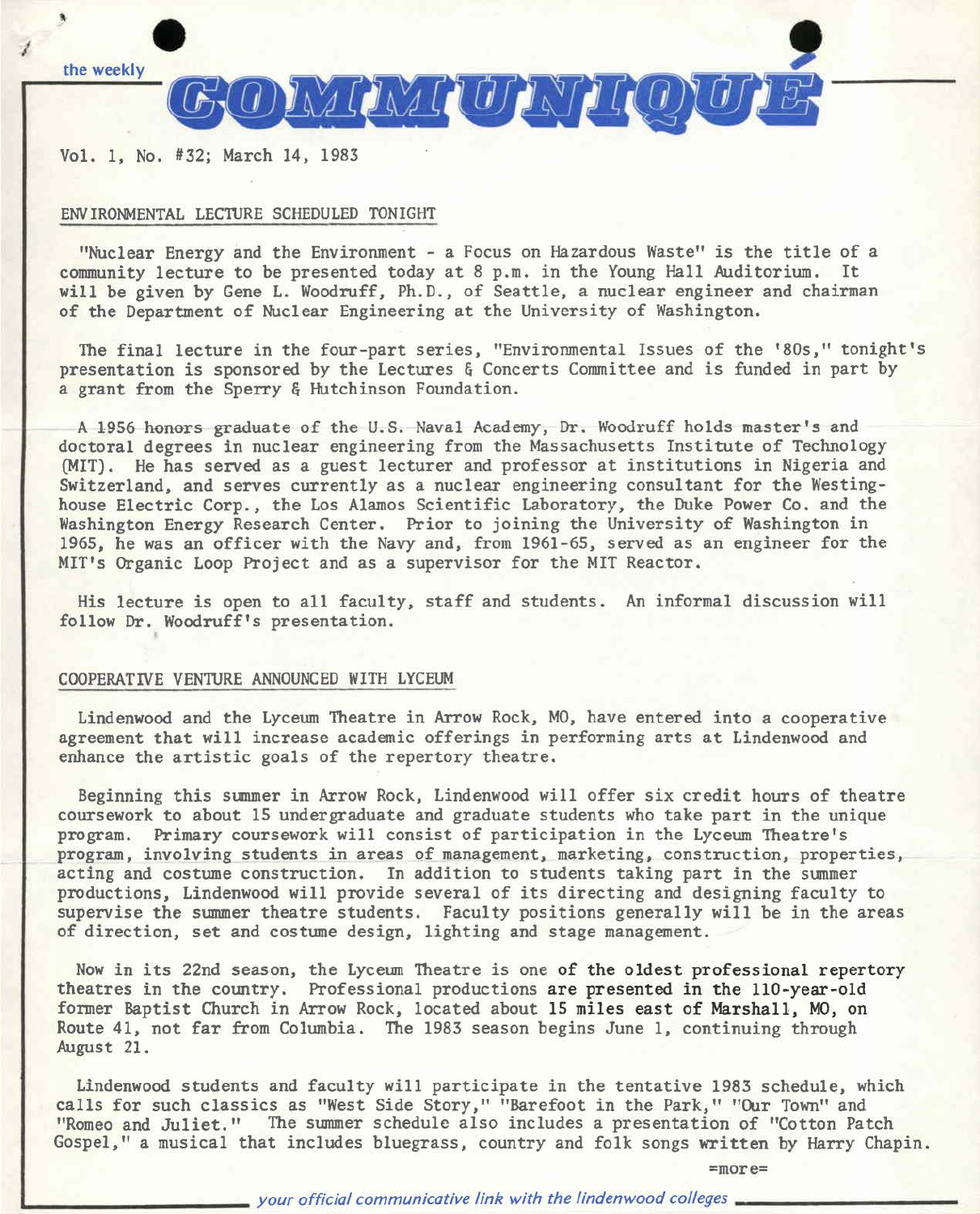ELECTED TO FACULTY NOMINATIONS COMMITTEE<br>
Donna J. Scheeter, assistant professor and chairman of the Physical Education Department, has been elected to the Nominations Committee. Reelected during this month's Faculty Meeting **were** Wanita A. Zumbrunnen, assistant professor of English, and Raymond Scupin, assistant professor of anthropology. All are for one-year terms.

 $\check{f}$ 

### **<sup>1</sup>W04EN** IN MANAGEMENT' IS COLLOQUIUM SUBJECT

"Women in Management - an Alternative Prospective'' is the title of a presentation by J. A. **Baer,** II, former chief executive officer of Stix, Baer & Fuller Co., scheduled at 7:30 p.m. Wednesday in the Goodall Lounge of the MAB. Sponsored by the LCIE, Baer's talk is part of this semester's Colloquium, an ongoing series of open discussions concerning community interests.

A core faculty sponsor to LCIE business programs, Baer currently serves as a management consultant and as a member of the boards of directors of Mercantile Commerce Bank, Union Electric Co. and CMC Stereo Centers. His presentation is based upon personal experiences and observations as a management consultant and from his lengthy career in retail management at Stix, Baer & Fuller.

The Colloquium is for area residents as well as Lindenwood students, faculty and staff. There is no charge but reservations are required and must be confirmed by 5 p.m. today. To do so, contact Sandy Soll at the LCIE office, extension #224.

#### GM OFFICIAL TO DISCUSS PRODUCTIVITY

The subject of productivity will be explored by Gary L. Cowger, manager of the new General Motors Assembly Division plant under construction in Wentzville, Friday at 5 p.m. at the Babcock Center. The presentation is part of Lindenwood's "Executive Friday" series featuring keynote addresses by business and industry leaders each month. The sessions are oriented to business administration students, Lindenwood alumni, representatives of business and industry and the community.

Recently elected to the Lindenwood Board of Directors, Cowger is a 1969 graduate of the General Motors Institute in Flint, MI, with a bachelor's degree in industrial engineering. He studied under a Sloan Foundation Fellowship at the Massachusetts Institute of Technology, graduating in 1977 with a master's degree in management.

Cowger began his General Motors career in 1965 and has worked through various management positions at plants in Kansas, Michigan and Missouri. He was named to his current position a year ago. One of the most modern facilities in the country, the Wentzville plant is expected to be completed later this year and will employ a work force of 2,300. The \$500 million facility will produce Buick Electra and Oldsmobile 98 autos.

## MEN'S, WOMEN'S BASKETBALL TEAMS TO BE HONORED

Dr. and Mrs. James I. Spainhower will entertain Lindenwood's men's and women's basketball teams during a reception Wednesday evening at the President's House. Also invited to the event are cheerleaders and coaching staffs.

#### KCLC-FM AIRS 'TICKET TO RIDE' SERIES

KCLC-FM, 89 .1 khz on the dial, airs a new program, "Ticket To Ride," each Wednesday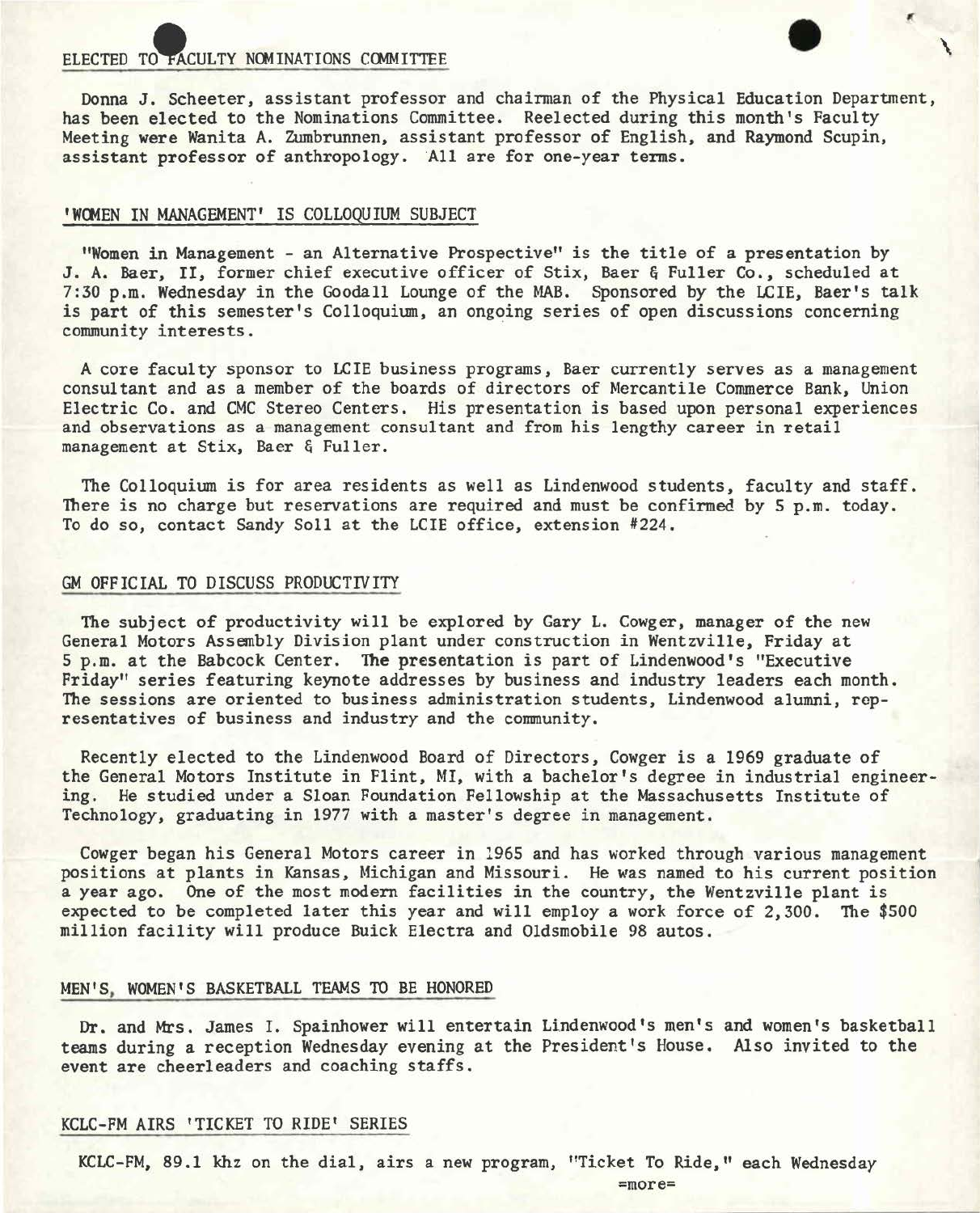at 10 p.m. Hosted by students Jeffrey Hahn of St. Charles and Steven M. Thomas of St. Peters, the show features Beatles records taken from original master tapes as well as original materials that have not been released commercially. Previous "Ticket To Ride" shows have featured live Beatles performances, unreleased tunes, alternate versions of songs and rare interview clips. The program combines music with calls from listeners and Beatles album giveaways.

## DEPTH RELAXATION WORKSHOP MARCH 31

 $\mathbf{v}$ 

The Lindenwood Leisure Learning Center is offering an experience in Yoga relaxation which uses the power of concentration and visualization to enhance energy and well-being. It will be offered March 31 from 7-9 p.m. on campus. Richard Rickert, Ph.D., associate professor of philosophy and LCIE faculty advisor, will guide participants through the relaxation process and explain its usefulness in stress management.

Dr. Rickert and his associates recently completed a controlled research project concerning the deep relaxation process. "The research results show that this process is a very effective tool for stress management," he said.

The fee for the two-hour session is \$10. Participants should bring a mat and wear comfortable clothing for freedom of movement. For further information and registration procedures, contact Barbara Ludwig at extension #346.

## STUDENT'S WORK PUBLISHED IN NATIONAL MAGAZINE

Kathryn M. O'Connor of St. Peters, a graduate student in education, is the author of "Ally and I: Byte by Byte," an article that appears in this month's issue of Compukids<br>Magazine. The story is based upon adventures with the computer and stems from Mrs. The story is based upon adventures with the computer and stems from Mrs. O'Connor's enrollment in the course, "Writing for Publication." Offered by the Education Department and taught by Nancy Polette, assistant professor of education, the course provides information on how and where to have articles published. It will be offered again this fall on campus.

## SPRING TERM IN SPAIN PLANNED

The Modern Languages Department, under the direction of Anthony Perrone, assistant professor of modern language, is sponsoring a spring term in Spain, May 4-June 2, The trip is an academic program for students who want to receive credit and a non-academic one for community residents who want to experience "first-hand the richness and excitement of the life and culture of the Spanish people," Perrone said.

Designed to acquaint students and nonstudents with various aspects of Spanish life, history, culture and institutions, the trip will include visits to several places of historical, cultural and social importance. Scheduled are journeys to Madrid, Toledo, Segovia, Avila, the Valley of the Fallen, Salamanca, Aranjuez, the La Mancha region, Cranada, Cordoba, Sevilla and Malaga.

Estimated cost of the trip is \$1,100. It includes round-trip air fare from New York City to Madrid, lodging with continental breakfasts and lunches, ground transportation in Spain, accompaniment by professional tour guides and admission to cathedrals, museums, parks, palaces, castles and other sites.

Planning sessions for the trip are scheduled March 16, 23 and 30 at 6:30 p.m. in Room 211 of Butler Hall. Registration must be made by March 24 to assure the cost of the trip. For further information, attend one of the planning sessions or call Perrone at extension #336.